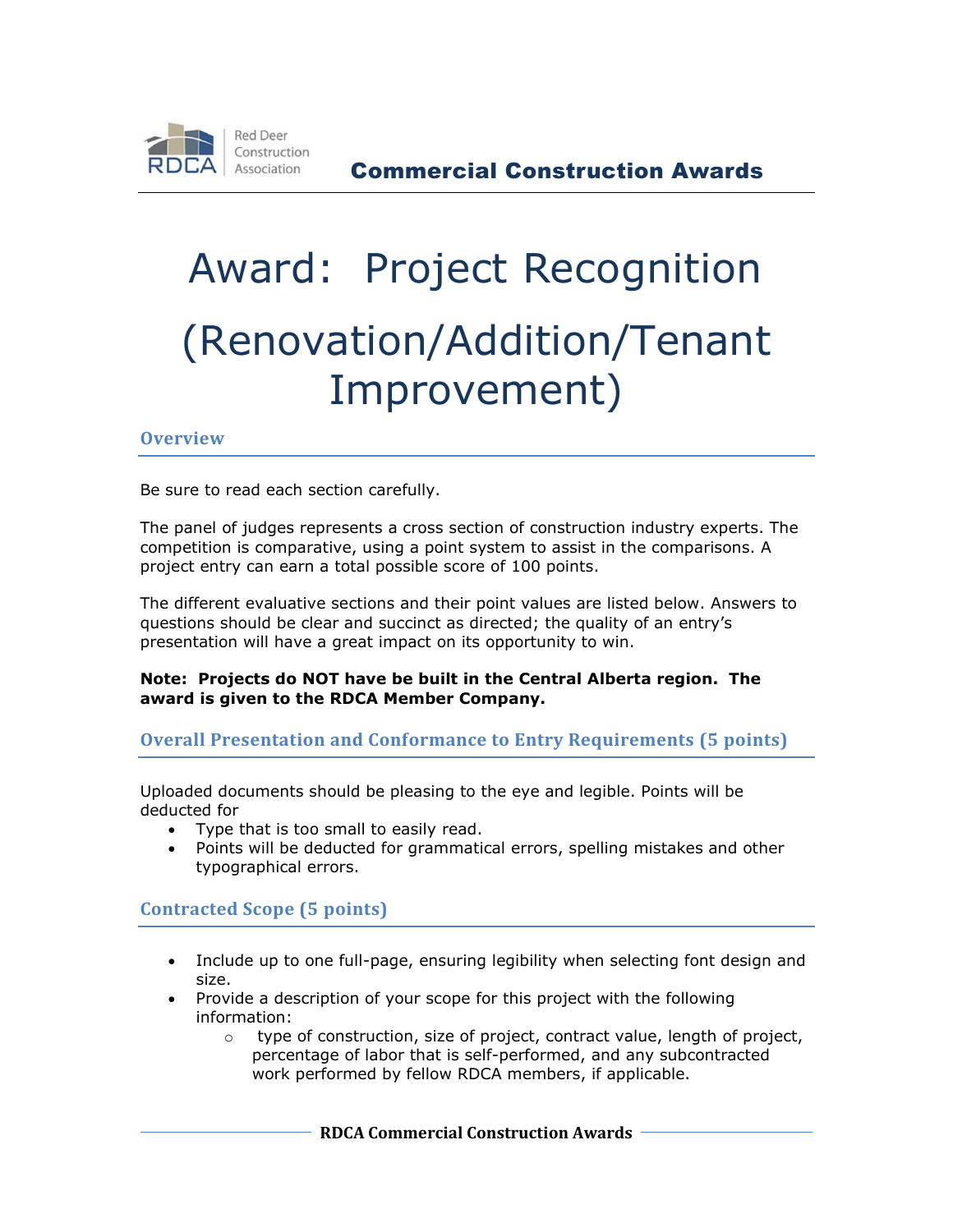• Describe the opportunities you provided to the construction community to participate based on merit

# **Project Narrative (20 points)**

- Include up to four pages, a summary ensuring legibility when selecting font design and size.
- Provide a written narrative indicating why this project is special and why it qualifies for an award. The focus of the narrative should be the construction (i.e., erection, installation, modification, grade footprint, etc.) of the project.

Be sure to include the following items:

- Describe any innovative programs relating to quality control
- Describe any innovative programs relating to scheduling
- Describe any value analysis/engineering process used on the project
- Indicate any special obstacles/challenges that you overcame in completing the project
- Describe any positive aspects encountered in completing the project

# **Photographs (10 points)**

Submit 10 quality photographs of the project (jpg format/png format).

To obtain maximum points, provide "in progress" photographs for new construction or "before and after" photographs for restoration, renovation and/or addition projects.

It is recommended to include photographs that are relevant to the challenges and solutions outlined in the narrative.

Provide a short, descriptive caption for each photograph, but keep the electronic images clear of any labels or captions.

#### **Project Safety (20 points)**

Companies displaying themselves as organizational leaders in demonstrating safety culture, making safety positive, encouraging engagement in health and safety and demonstrating leadership at the highest level. Submission of the companies' COR certificate, as well as other applicable certificates are required. In your description, describe a typical safety meeting and what your company does to follow safety protocols throughout the project.